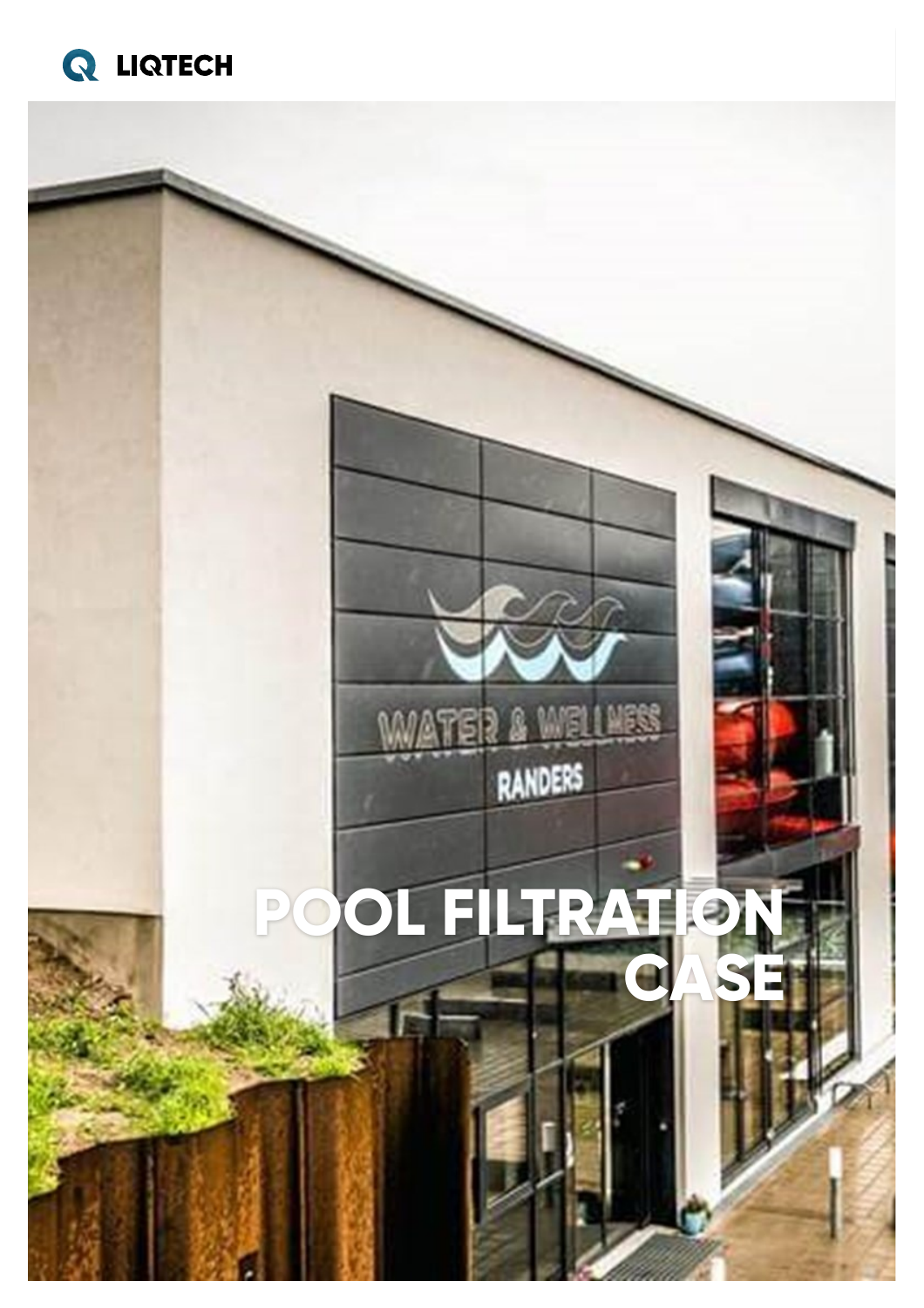

### **LiqTech Turnkey Installation in Randers Water & Wellness**

#### **The Case**

In correlation with the construction of a new leisure center in Randers, Denmark, the customer requested a water treatment system capable of accommodating any future high demands. The system was required to be able to treat the water from five pools with a total capacity of 1650 m<sup>3</sup>/h / 7264 GPM.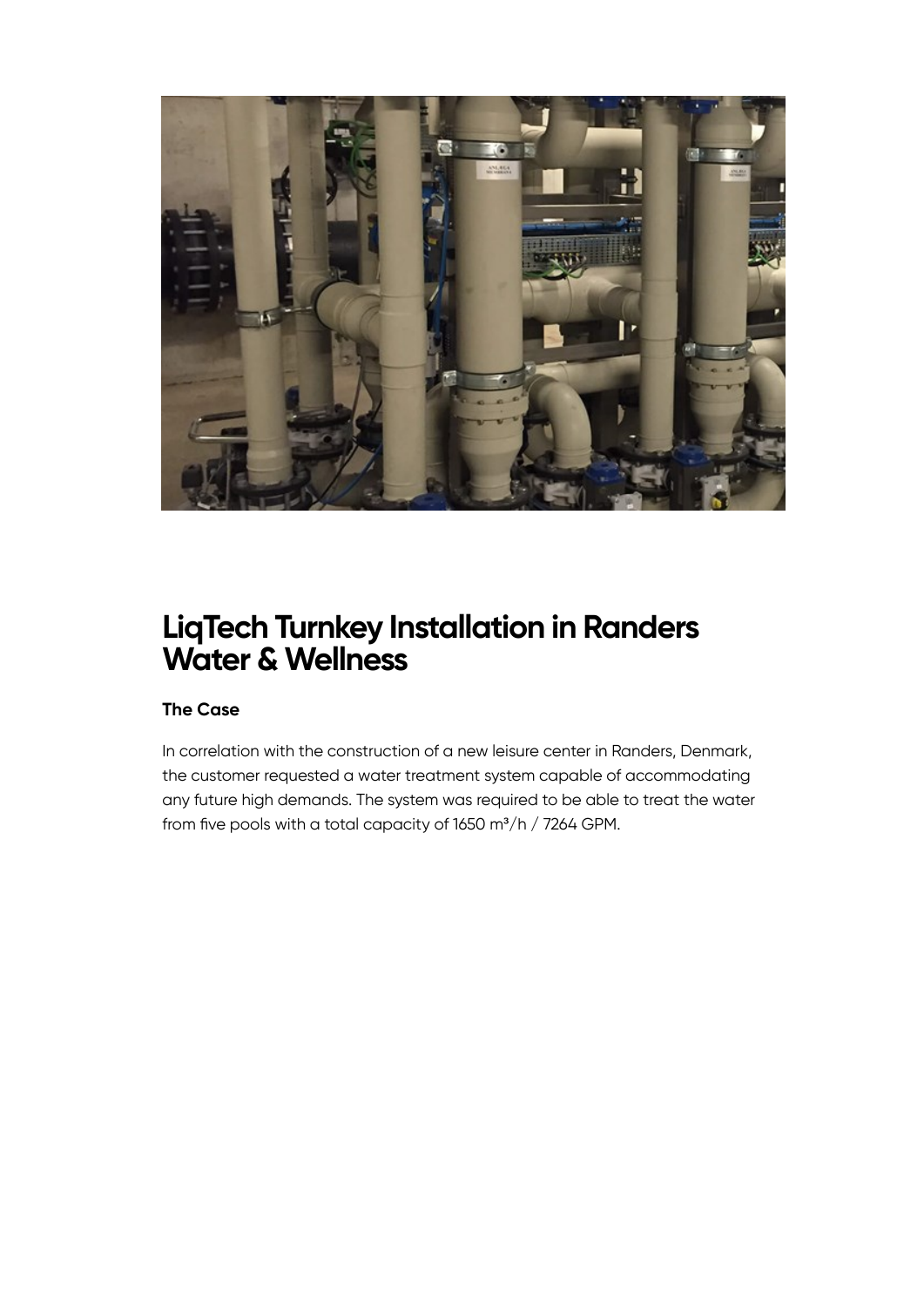

### **The Solution**

**One of the main objectives in Randers was to find a solution with a very compact system, yet still with a focus on water, chemicals-, and energy savings.**

The solution was a microfiltration water treatment system from LiqTech. It was chosen based on its ability to provide the best water quality and total cost of ownership. The LiqTech system also saved vast amounts of water used for backwashing the system, while running flawlessly and reliably.

Today, the microfiltration systems run smoothly in Randers, providing superior water quality while delivering remarkable savings on backwash, electricity, chemicals, and maintenance.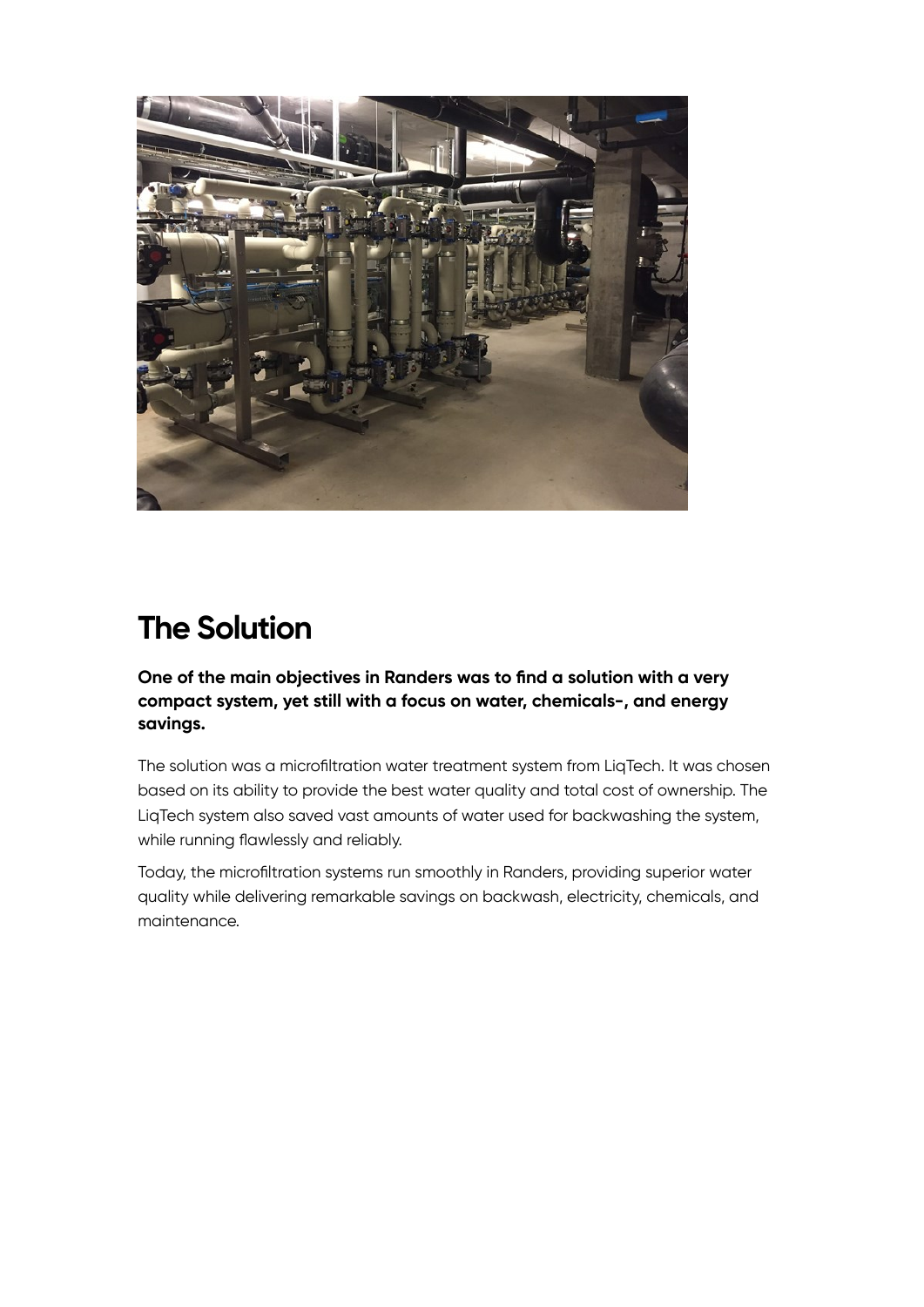

We wanted to build the most modern and energy-efficient swimming pool in Denmark. The project was originally specified with regular sand filters, but when we came across the ceramic filters from LiqTech, we were immediately convinced that this was the right solution for us. The compact design of the filters allowed us to downsize the basement area and save a lot of construction costs, but the decisive factor was the low consumption of water and energy. The facility is a PPP (Public-Private Partnering) and we are going to run the facility for 30 years, because of this it was important for us to choose the system with the lowest life cycle cost.

> **Anders Skak** CEO, Gribskov Gruppen A/S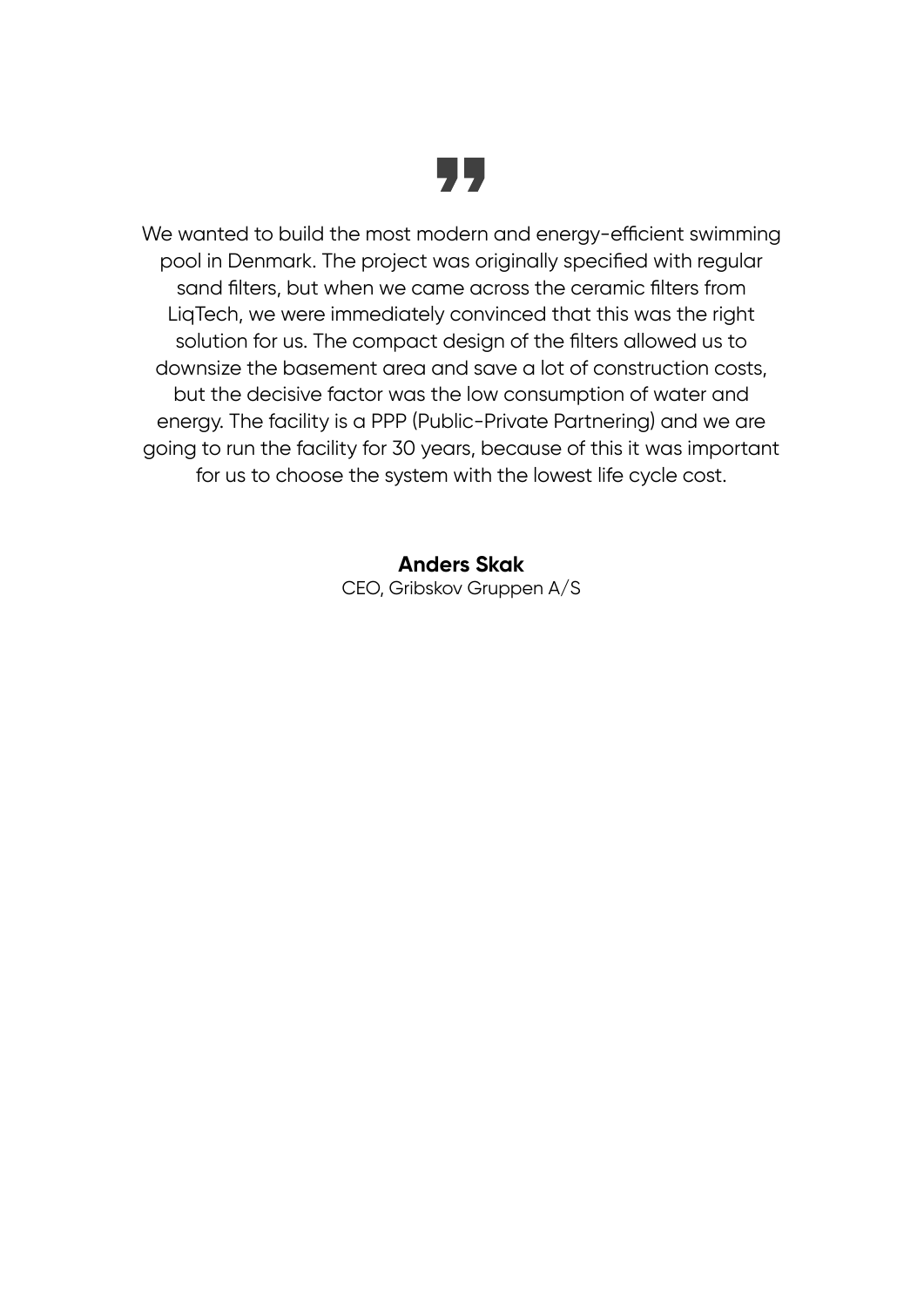# **LiqTech System Design**

#### **Materials and Components**

Our membrane systems are standardized and built-in either corrosion-resistant stainless steel (SS316L) or plastic (PP). High-quality pumps, valves, and sensors are used to ensure operational stability and longevity. Materials of construction and sealings are selected depending on the water composition and end-user requirements. LiqTech also offers customized solutions such as containerized units.

#### **Modular Systems**

The LiqTech membrane system is based on standardized membrane modules. This facilitates the option of expanding the system with additional membrane modules to further increase the capacity if necessary. LiqTech offers systems for water in a flow range as low as 0.5 m<sup>3</sup>/h (2 GPM) and up to more than 1000 m<sup>3</sup>/h (4,400 GPM). These units are designed and manufactured with the objectives of easy maintenance, an efficient and compact footprint.

#### **Cleaning tools**

The membrane systems are built with automatic backwash. Automatic CIP (cleaning in place) is recommended but optional.

#### **Membrane**

The heart of the system is based on LiqTech's patented SiC ceramic membranes. These membranes are extremely robust, tolerating high water flow, aggressive cleaning and they provide a long lifetime. The SiC membranes are available with pore sizes in the microfiltration (MF) spectrum and the ultrafiltration (UF) spectrum as well, serving a wide range of applications.

#### **Control**

The systems are fully automated and may be remotely monitored and controlled.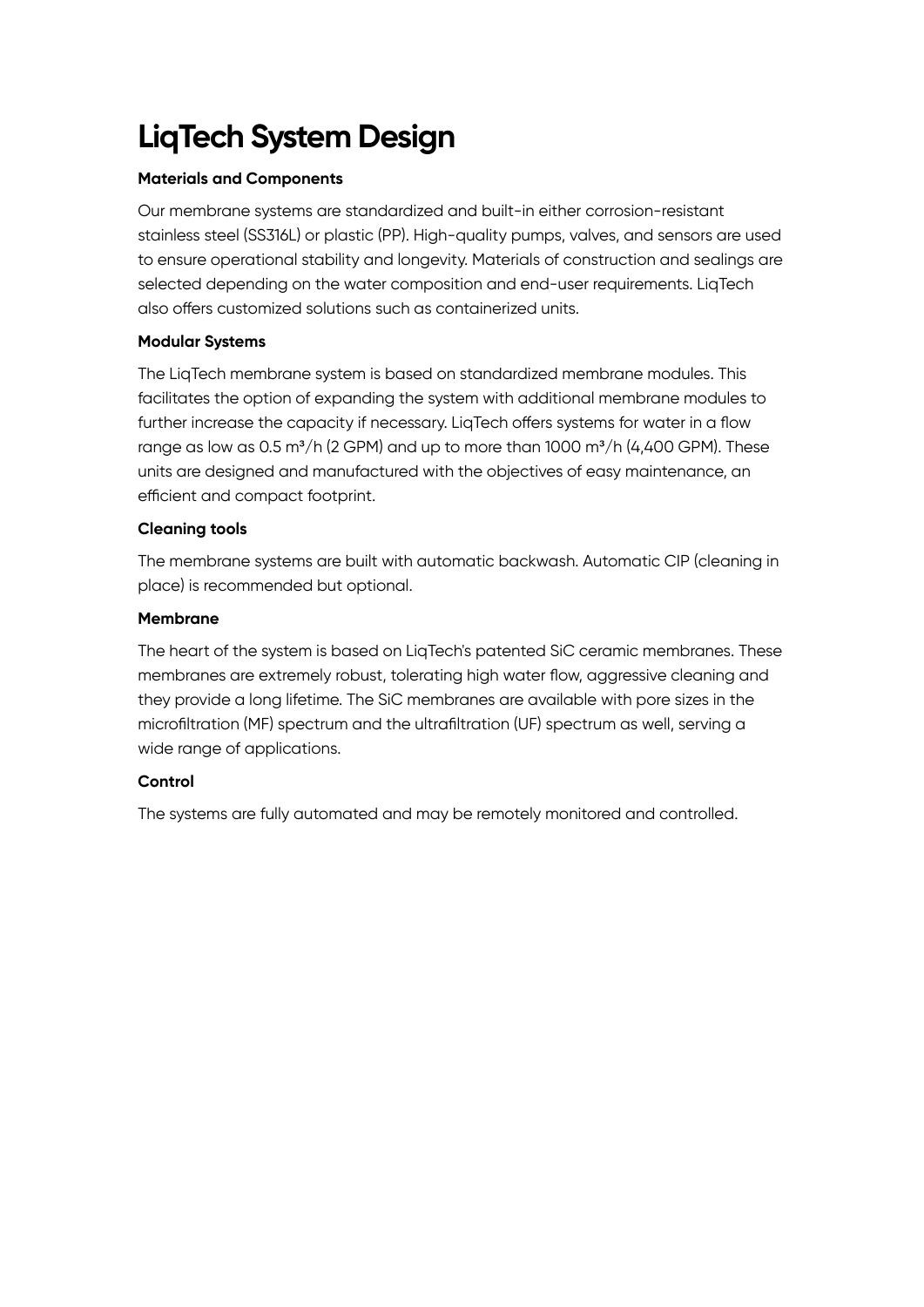## **LiqTech Installation**



- 5 pools: 50 m pool, children's pool, whirlpool, warm water pool, wellness area and pool with waterslides
- Temperature is 34°C / 93°F in warm water pool
- Turnover of 1650 m<sup>3</sup>/h / 7264 GPM  $\Box$
- Used by up to 20.000 people per month.
- LiqTech 54 membranes, Microfiltration system  $\mathcal{L}_{\mathcal{A}}$
- Remote management control system Chemical control system
- **Pipes and UV lights**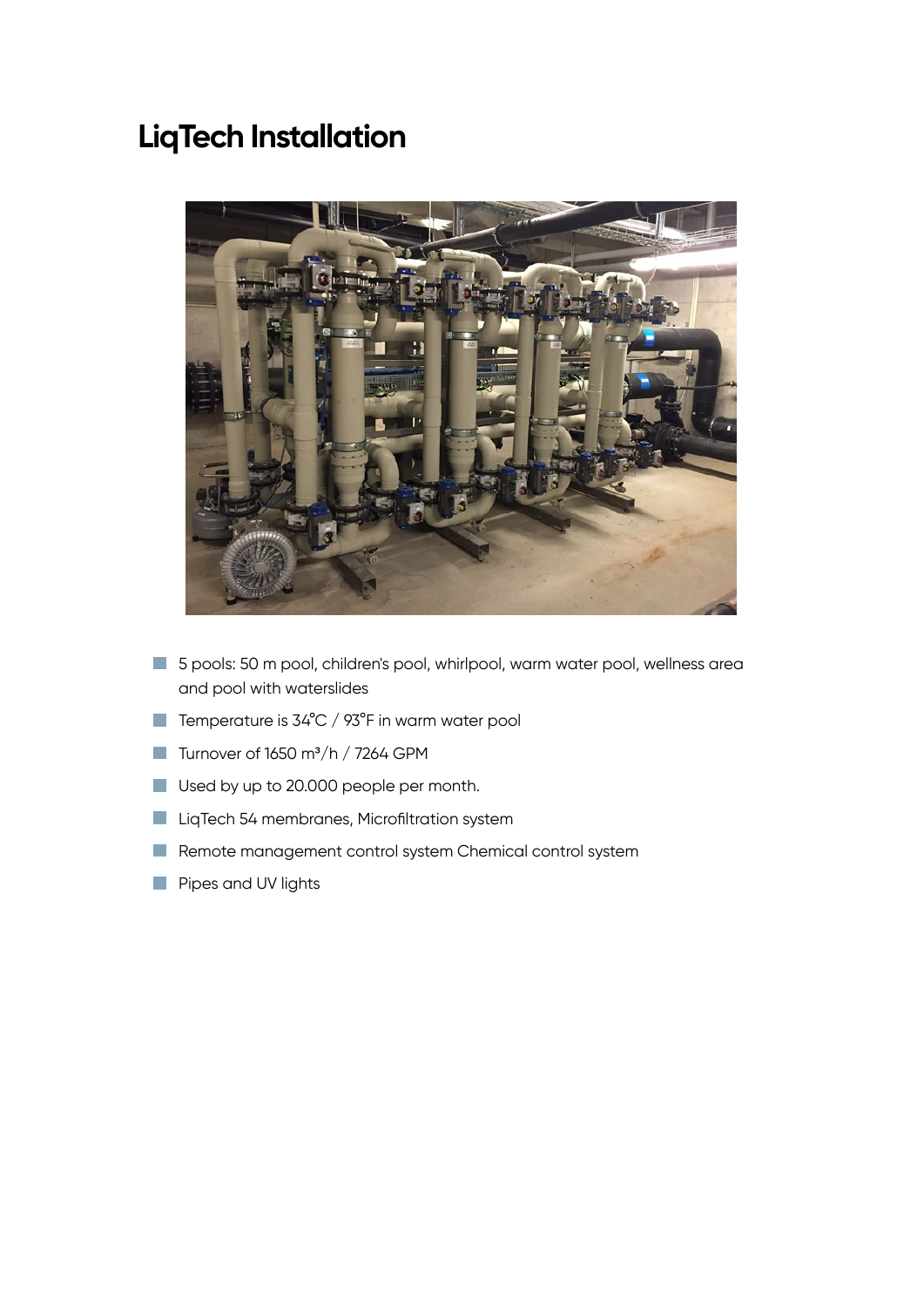

## **Talk to an Expert**

**If need any more information or help regarding pool filtration, please do not hesitate to contact us.**